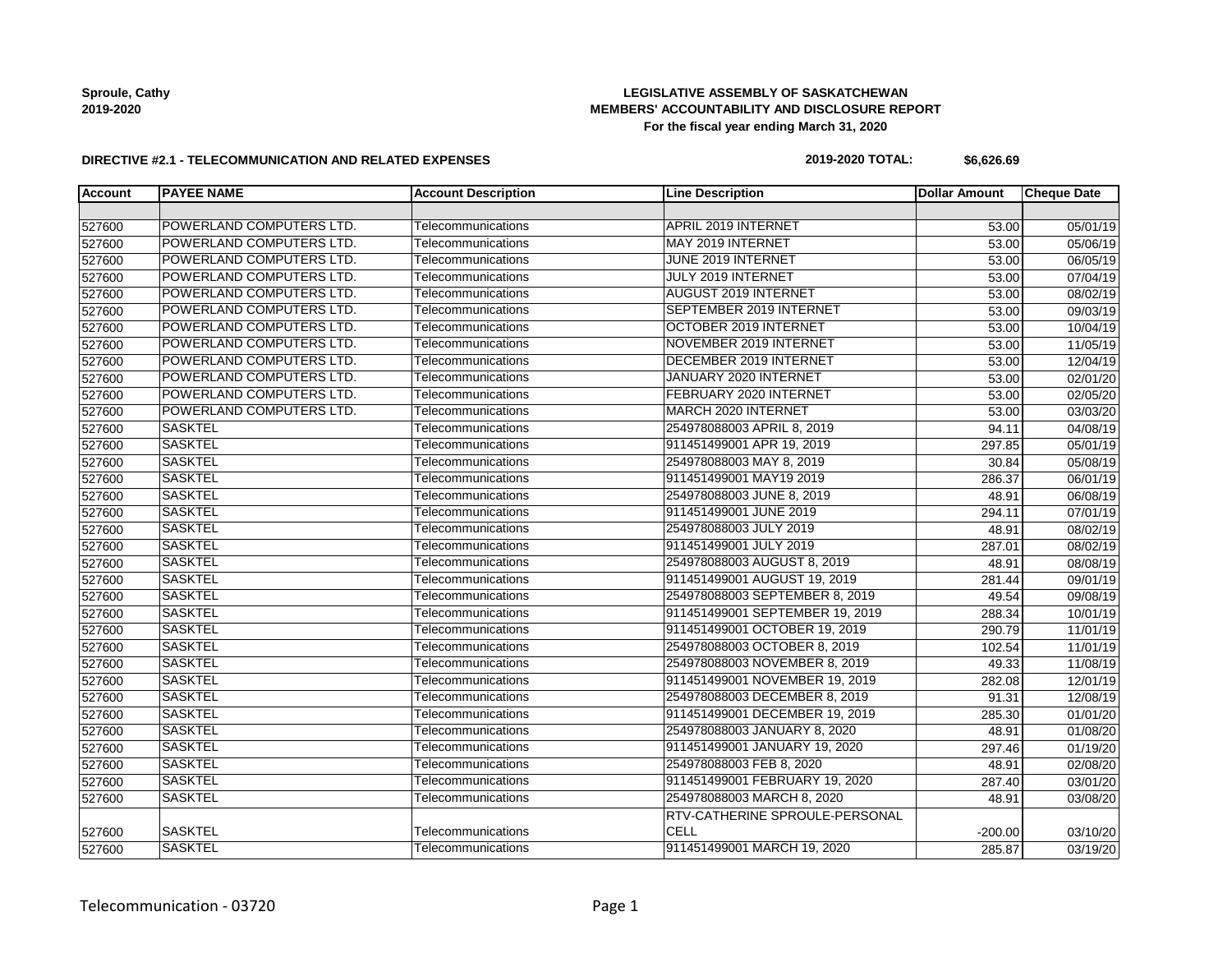| Account | <b>PAYEE NAME</b>            | <b>Account Description</b> | <b>Line Description</b>               | <b>Dollar Amount</b> | <b>Cheque Date</b> |
|---------|------------------------------|----------------------------|---------------------------------------|----------------------|--------------------|
| 527600  | <b>SPROULE, CATHERINE A.</b> | Telecommunications         | <b>REIMB: WEBSITE MAINTENANCE</b>     | 129.34               | 11/01/19           |
| 527600  | SPROULE, CATHERINE A.        | Telecommunications         | REIMB: 800966799006 APR/19-FEB/20     | 732.05               | 03/06/20           |
| 527600  | SPROULE, CATHERINE A.        | Telecommunications         | REIMB:800966799006 MARCH 16, 2020     | 66.55                | 03/16/20           |
| 530600  | ISASKTEL                     | Placement - Tender Ads     | 911451499001 APR 19, 2019             | 96.90                | 05/01/19           |
| 530600  | <b>SASKTEL</b>               | Placement - Tender Ads     | 911451499001 MAY19 2019               | 96.90                | 06/01/19           |
| 530600  | <b>SASKTEL</b>               | Placement - Tender Ads     | 911451499001 JUNE 2019                | 96.90                | 07/01/19           |
| 530600  | <b>SASKTEL</b>               | Placement - Tender Ads     | 911451499001 JULY 2019                | 96.90                | 08/02/19           |
| 530600  | <b>SASKTEL</b>               | Placement - Tender Ads     | 911451499001 AUGUST 19, 2019          | 96.90                | 09/01/19           |
| 530600  | <b>SASKTEL</b>               | Placement - Tender Ads     | 911451499001 SEPTEMBER 19, 2019       | 96.90                | 10/01/19           |
| 530600  | <b>SASKTEL</b>               | Placement - Tender Ads     | 911451499001 OCTOBER 19, 2019         | 92.70                | 11/01/19           |
| 530600  | <b>SASKTEL</b>               | Placement - Tender Ads     | 911451499001 NOVEMBER 19, 2019        | 92.70                | 12/01/19           |
|         |                              |                            | <b>RTV-CATHERINE SPROULE-PERSONAL</b> |                      |                    |
| 530600  | <b>SASKTEL</b>               | Placement -Tender Ads      | <b>CELL</b>                           | $-50.00$             | 12/01/19           |
| 530600  | <b>SASKTEL</b>               | Placement - Tender Ads     | 911451499001 DECEMBER 19, 2019        | 92.70                | 01/01/20           |
| 530600  | <b>SASKTEL</b>               | Placement - Tender Ads     | 911451499001 JANUARY 19, 2020         | 92.70                | 01/19/20           |
| 530600  | <b>SASKTEL</b>               | Placement - Tender Ads     | 911451499001 FEBRUARY 19, 2020        | 92.70                | 03/01/20           |
| 530600  | <b>SASKTEL</b>               | Placement - Tender Ads     | 911451499001 MARCH 19, 2020           | 92.70                | 03/19/20           |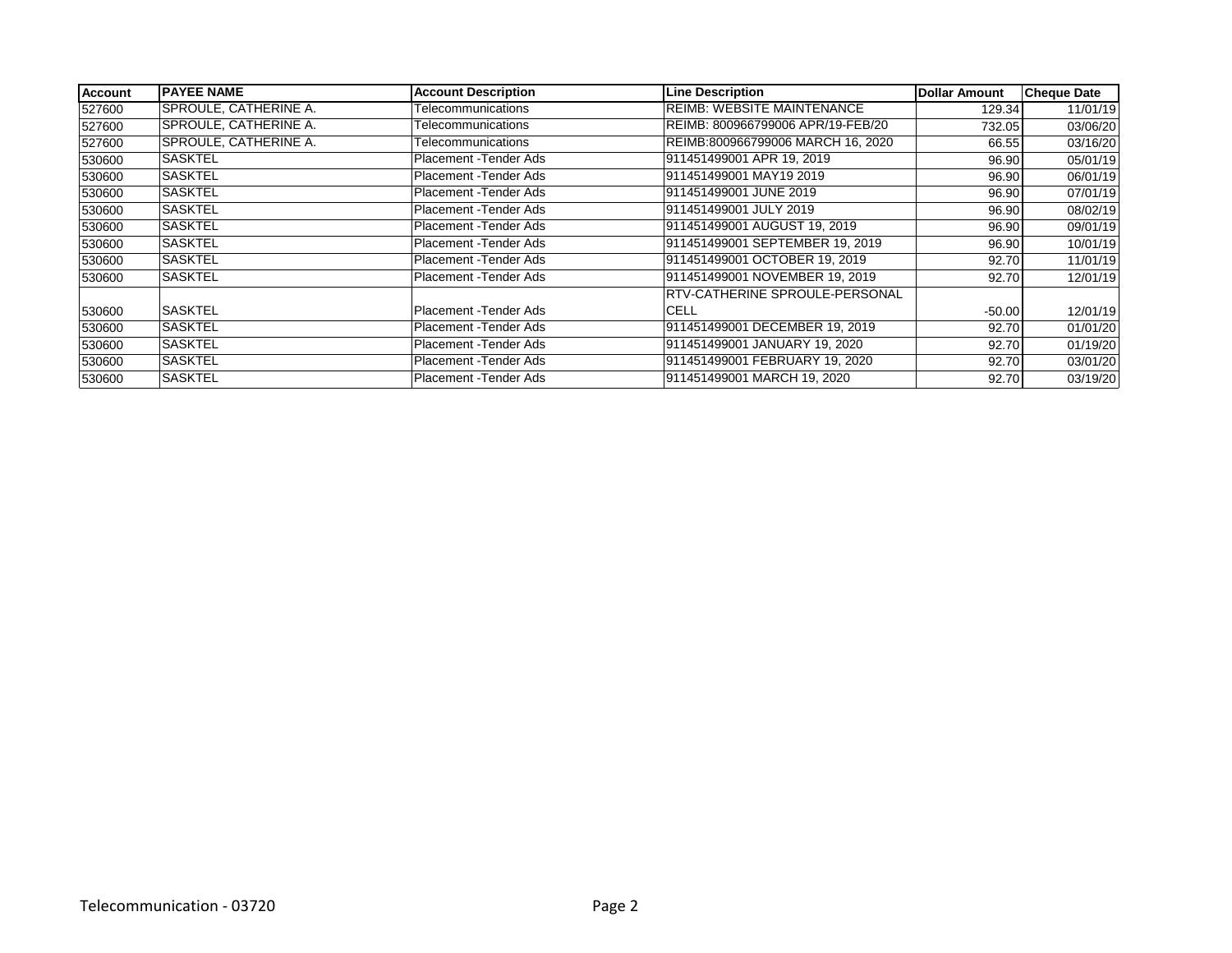## **LEGISLATIVE ASSEMBLY OF SASKATCHEWAN MEMBERS' ACCOUNTABILITY AND DISCLOSURE REPORT For the fiscal year ending March 31, 2020**

**DIRECTIVE #3.1 - MLA TRAVEL AND LIVING EXPENSES**

## **2019-2020 TOTAL: \$31,481.95**

| <b>Account</b> | <b>PAYEE NAME</b>                         | <b>Account Description</b>  | <b>Line Description</b>              | <b>Dollar Amount</b> | <b>Cheque Date</b> |
|----------------|-------------------------------------------|-----------------------------|--------------------------------------|----------------------|--------------------|
|                |                                           |                             |                                      |                      |                    |
|                |                                           |                             | APRIL 2019 MLA REGINA                |                      |                    |
| 541900         | BELL, RAY & CUNNINGHAM, TAHNIS            | Elected Rep - Travel        | <b>ACCOMMODATION</b>                 | 1,500.00             | 04/01/19           |
|                |                                           |                             | MAY 2019 MLA REGINA                  |                      |                    |
| 541900         | BELL, RAY & CUNNINGHAM, TAHNIS            | <b>Elected Rep - Travel</b> | <b>ACCOMMODATIONS</b>                | 1,500.00             | 04/16/19           |
|                |                                           |                             | JUNE 2019 MLA REGINA                 |                      |                    |
| 541900         | <b>BELL, RAY &amp; CUNNINGHAM, TAHNIS</b> | <b>Elected Rep - Travel</b> | <b>ACCOMMODATIONS</b>                | 1,500.00             | 05/15/19           |
|                |                                           |                             | JULY 2019 MLA REGINA                 |                      |                    |
| 541900         | BELL, RAY & CUNNINGHAM, TAHNIS            | Elected Rep - Travel        | <b>ACCOMMODATIONS</b>                | 1,500.00             | 06/12/19           |
|                |                                           |                             | AUGUST 2019 MLA REGINA               |                      |                    |
| 541900         | BELL, RAY & CUNNINGHAM, TAHNIS            | Elected Rep - Travel        | <b>ACCOMMODATIONS</b>                | 1,500.00             | 07/17/19           |
|                |                                           |                             | SEPTEMBER 2019 MLA REGINA            |                      |                    |
| 541900         | BELL, RAY & CUNNINGHAM, TAHNIS            | <b>Elected Rep - Travel</b> | <b>ACCOMMODATIONS</b>                | 1,500.00             | 08/19/19           |
|                |                                           |                             | OCTOBER 2019 MLA REGINA              |                      |                    |
| 541900         | BELL, RAY & CUNNINGHAM, TAHNIS            | Elected Rep - Travel        | <b>ACCOMMODATIONS</b>                | 1,500.00             | 09/16/19           |
|                |                                           |                             | NOVEMBER 2019 MLA REGINA             |                      |                    |
| 541900         | BELL, RAY & CUNNINGHAM, TAHNIS            | Elected Rep - Travel        | <b>ACCOMMODATIONS</b>                | 1,500.00             | 10/08/19           |
|                |                                           |                             | DECEMBER 2019 MLA REGINA             |                      |                    |
| 541900         | BELL, RAY & CUNNINGHAM, TAHNIS            | <b>Elected Rep - Travel</b> | <b>ACCOMMODATIONS</b>                | 1,500.00             | 11/18/19           |
|                |                                           |                             | JANUARY 2020 MLA REGINA              |                      |                    |
| 541900         | BELL, RAY & CUNNINGHAM, TAHNIS            | <b>Elected Rep - Travel</b> | <b>ACCOMMODATIONS</b>                | 1,500.00             | 12/20/19           |
|                |                                           |                             | FEB 2020 MLA REGINA                  |                      |                    |
| 541900         | BELL, RAY & CUNNINGHAM, TAHNIS            | Elected Rep - Travel        | <b>ACCOMMODATION</b>                 | 1,500.00             | 01/20/20           |
|                |                                           |                             | MARCH 2020 MLA REGINA                |                      |                    |
| 541900         | <b>BELL, RAY &amp; CUNNINGHAM, TAHNIS</b> | <b>Elected Rep - Travel</b> | <b>ACCOMMODATIONS</b>                | 1,500.00             | 02/18/20           |
| 541900         | <b>SPROULE, CATHERINE A.</b>              | <b>Elected Rep - Travel</b> | MLA TRAVEL APRIL 25 - 30, 2019       | 1,975.40             | 05/01/19           |
| 541900         | SPROULE, CATHERINE A.                     | <b>Elected Rep - Travel</b> | MLA TRAVEL MAY 1 - 22, 2019          | 1,841.40             | 05/27/19           |
| 541900         | SPROULE, CATHERINE A.                     | <b>Elected Rep - Travel</b> | <b>MLA TRAVEL JUNE 11 - 27, 2019</b> | 975.20               | 06/27/19           |
|                |                                           |                             |                                      |                      |                    |
| 541900         | SPROULE, CATHERINE A.                     | <b>Elected Rep - Travel</b> | MLA TRAVEL JULY 31 - AUGUST 1, 2019  | 356.45               | 08/22/19           |
| 541900         | SPROULE, CATHERINE A.                     | <b>Elected Rep - Travel</b> | MLA TRAVEL SEPTEMBER 4 - 26, 2019    | 1,527.85             | 10/01/19           |
| 541900         | SPROULE, CATHERINE A.                     | <b>Elected Rep - Travel</b> | MLA TRAVEL OCTOBER 1 - 31, 2019      | 1,120.35             | 11/04/19           |
| 541900         | SPROULE, CATHERINE A.                     | <b>Elected Rep - Travel</b> | MLA TRAVEL DECEMBER 1 - 5, 2019      | 610.60               | 12/06/19           |
| 541900         | SPROULE, CATHERINE A.                     | <b>Elected Rep - Travel</b> | MLA TRAVEL NOVEMBER 3 - 27, 2019     | 2,108.10             | 12/06/19           |
| 541900         | SPROULE, CATHERINE A.                     | <b>Elected Rep - Travel</b> | MLA TRAVEL JAN 9-29, 2020            | 845.05               | 02/01/20           |
|                |                                           |                             | MLA TRAVEL FEBRUARY 10 - MARCH 12,   |                      |                    |
| 541900         | SPROULE, CATHERINE A.                     | Elected Rep - Travel        | 2020                                 | 1,587.05             | 03/13/20           |
| 541900         | SPROULE, CATHERINE A.                     | <b>Elected Rep - Travel</b> | MLA TRAVEL MARCH 15 - 18, 2020       | 534.50               | 03/18/20           |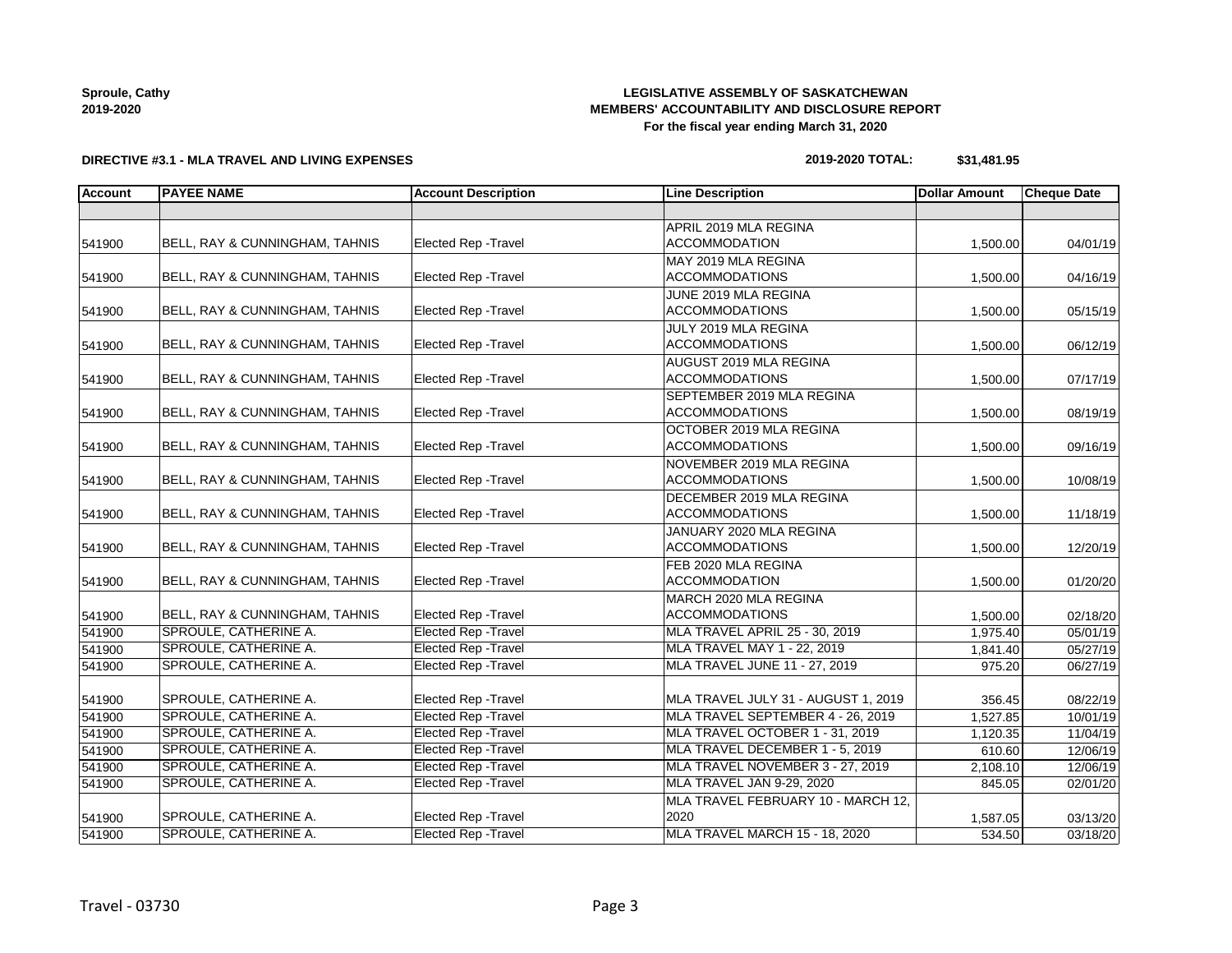## **LEGISLATIVE ASSEMBLY OF SASKATCHEWAN MEMBERS' ACCOUNTABILITY AND DISCLOSURE REPORT For the fiscal year ending March 31, 2020**

# **DIRECTIVE #4.1 - CONSTITUENCY SERVICE EXPENSES**

| 2019-2020 TOTAL: | \$71,657.30 |
|------------------|-------------|
|------------------|-------------|

| Account | <b>PAYEE NAME</b>                      | <b>Account Description</b>                                                | <b>Line Description</b>      | <b>Dollar Amount</b> | <b>Cheque Date</b> |
|---------|----------------------------------------|---------------------------------------------------------------------------|------------------------------|----------------------|--------------------|
|         |                                        |                                                                           |                              |                      |                    |
| 521372  | <b>JONES, MIRANDA</b>                  | Photographer's Services                                                   | PHOTOGRAPHIC SERVICES        | 106.00               | 11/07/19           |
|         | <b>COLLIERS MCCLOCKLIN REAL ESTATE</b> |                                                                           |                              |                      |                    |
| 522000  | CORP.                                  | Rent of Ground, Buildings and Other Space   APRIL 2019 MLA OFFICE RENT    |                              | 1,758.95             | 04/01/19           |
|         | COLLIERS MCCLOCKLIN REAL ESTATE        |                                                                           |                              |                      |                    |
| 522000  | CORP.                                  | Rent of Ground, Buildings and Other Space   MAY 2019 MLA OFFICE RENT      |                              | 1,758.95             | 05/01/19           |
|         | <b>COLLIERS MCCLOCKLIN REAL ESTATE</b> |                                                                           |                              |                      |                    |
| 522000  | CORP.                                  | Rent of Ground, Buildings and Other Space JUNE 2019 MLA OFFICE RENT       |                              | 1,758.95             | 05/15/19           |
|         | COLLIERS MCCLOCKLIN REAL ESTATE        |                                                                           |                              |                      |                    |
| 522000  | CORP.                                  | Rent of Ground, Buildings and Other Space JULY 2019 MLA OFFICE RENT       |                              | 1,758.95             | 06/28/19           |
|         | <b>COLLIERS MCCLOCKLIN REAL ESTATE</b> |                                                                           |                              |                      |                    |
| 522000  | CORP.                                  | Rent of Ground, Buildings and Other Space   AUGUST 2019 MLA OFFICE RENT   |                              | 1,758.95             | 07/17/19           |
|         | COLLIERS MCCLOCKLIN REAL ESTATE        |                                                                           |                              |                      |                    |
| 522000  | CORP.                                  | Rent of Ground, Buildings and Other Space SEPTEMBER 2019 MLA OFFICE RENT  |                              | 1,758.95             | 08/19/19           |
|         | COLLIERS MCCLOCKLIN REAL ESTATE        |                                                                           |                              |                      |                    |
| 522000  | CORP.                                  | Rent of Ground, Buildings and Other Space                                 | OCTOBER 2019 MLA OFFICE RENT | 1,758.95             | 09/17/19           |
|         | <b>COLLIERS MCCLOCKLIN REAL ESTATE</b> |                                                                           |                              |                      |                    |
| 522000  | CORP.                                  | Rent of Ground, Buildings and Other Space   NOVEMBER 2019 MLA OFFICE RENT |                              | 1,758.95             | 09/25/19           |
|         | <b>COLLIERS MCCLOCKLIN REAL ESTATE</b> |                                                                           |                              |                      |                    |
| 522000  | CORP.                                  | Rent of Ground, Buildings and Other Space   DECEMBER 2019 MLA OFFICE RENT |                              | 1,758.95             | 11/19/19           |
|         | <b>COLLIERS MCCLOCKLIN REAL ESTATE</b> |                                                                           |                              |                      |                    |
| 522000  | CORP.                                  | Rent of Ground, Buildings and Other Space   JANUARY 2020 MLA OFFICE RENT  |                              | 1,758.95             | 12/01/19           |
|         | <b>COLLIERS MCCLOCKLIN REAL ESTATE</b> |                                                                           |                              |                      |                    |
| 522000  | CORP.                                  | Rent of Ground, Buildings and Other Space   FEBRUARY 2020 MLA OFFICE RENT |                              | 1,758.95             | 01/16/20           |
|         | <b>COLLIERS MCCLOCKLIN REAL ESTATE</b> |                                                                           |                              |                      |                    |
| 522000  | CORP.                                  | Rent of Ground, Buildings and Other Space   MARCH 2020 MLA OFFICE RENT    |                              | 1,758.95             | 02/11/20           |
|         | MINISTER OF FINANCE-MINISTRY OF        |                                                                           |                              |                      |                    |
| 522200  | <b>CENTRAL SERVICES</b>                | Rent of Photocopiers                                                      | PHOTOCOPIER SERVICE FEE      | 100.00               | 01/01/20           |
| 522200  | TOSHIBA OF CANADA LTD.                 | <b>Rent of Photocopiers</b>                                               | <b>COPIER CHARGES</b>        | 207.17               | 04/09/19           |
| 522200  | TOSHIBA OF CANADA LTD.                 | Rent of Photocopiers                                                      | <b>COPIER CHARGES</b>        | 149.31               | 05/08/19           |
| 522200  | TOSHIBA OF CANADA LTD.                 | Rent of Photocopiers                                                      | <b>COPIER CHARGES</b>        | 110.85               | 06/07/19           |
| 522200  | TOSHIBA OF CANADA LTD.                 | Rent of Photocopiers                                                      | <b>COPIER CHARGES</b>        | 84.54                | 07/09/19           |
| 522200  | <b>TOSHIBA OF CANADA LTD.</b>          | <b>Rent of Photocopiers</b>                                               | <b>COPIER CHARGES</b>        | 155.93               | 08/07/19           |
| 522200  | TOSHIBA OF CANADA LTD.                 | Rent of Photocopiers                                                      | <b>COPIER CHARGES</b>        | 149.76               | 09/06/19           |
| 522200  | TOSHIBA OF CANADA LTD.                 | Rent of Photocopiers                                                      | <b>COPIER CHARGES</b>        | 116.81               | 10/07/19           |
| 522200  | TOSHIBA OF CANADA LTD.                 | Rent of Photocopiers                                                      | <b>COPIER CHARGES</b>        | 132.58               | 11/06/19           |
|         | TOSHIBA TEC CANADA BUSINESS            |                                                                           |                              |                      |                    |
| 522200  | <b>SOLUTIONS INC</b>                   | <b>Rent of Photocopiers</b>                                               | <b>COPIER CHARGES</b>        | 92.32                | 12/01/19           |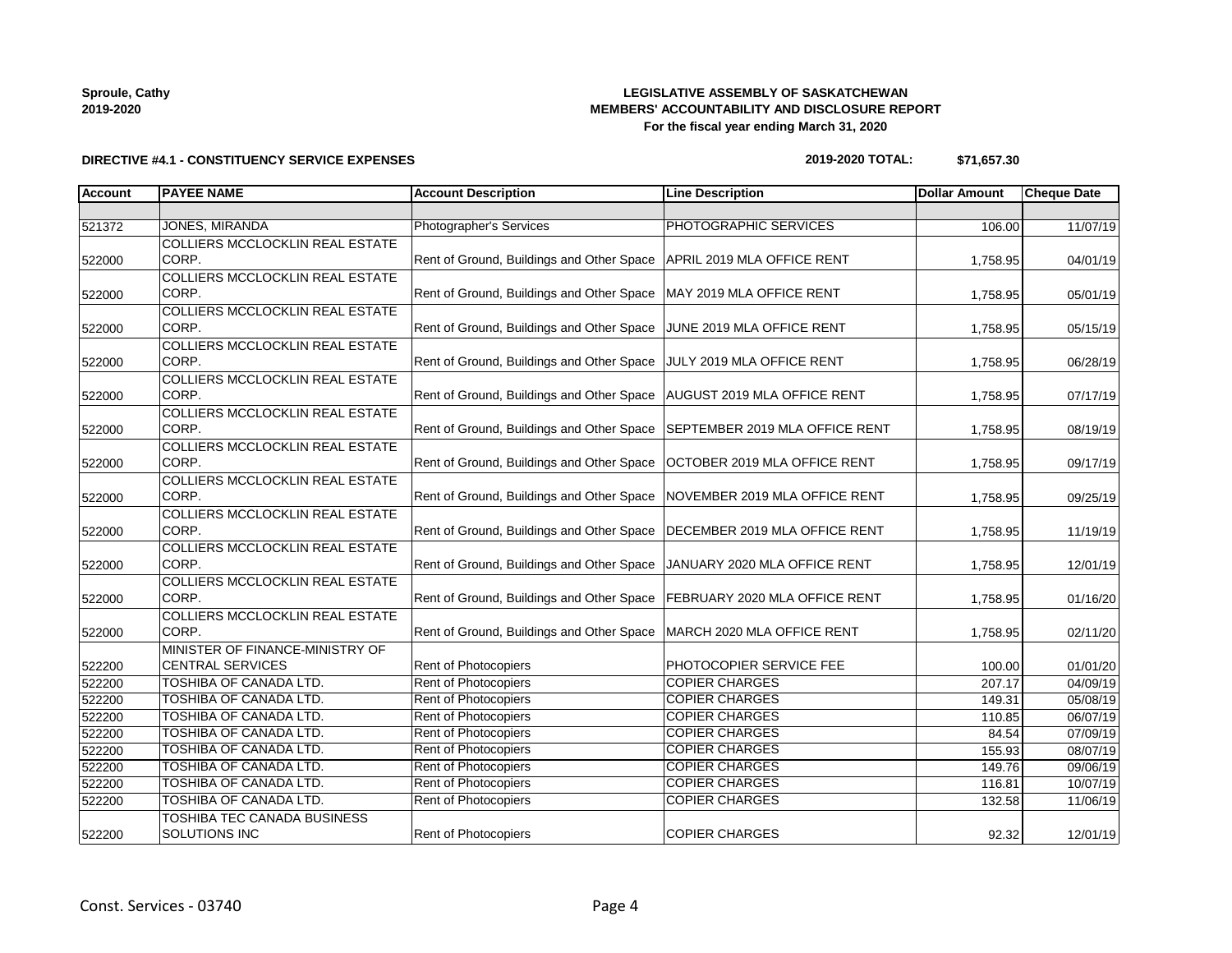| <b>Account</b> | <b>PAYEE NAME</b>                                          | <b>Account Description</b>                         | <b>Line Description</b>          | <b>Dollar Amount</b> | Cheque Date |
|----------------|------------------------------------------------------------|----------------------------------------------------|----------------------------------|----------------------|-------------|
|                | TOSHIBA TEC CANADA BUSINESS                                |                                                    |                                  |                      |             |
| 522200         | SOLUTIONS INC                                              | Rent of Photocopiers                               | <b>COPIER CHARGES</b>            | 66.94                | 01/08/20    |
|                | <b>TOSHIBA TEC CANADA BUSINESS</b>                         |                                                    |                                  |                      |             |
| 522200         | SOLUTIONS INC                                              | Rent of Photocopiers                               | <b>COPIER CHARGES</b>            | 92.17                | 02/06/20    |
|                | <b>TOSHIBA TEC CANADA BUSINESS</b>                         |                                                    |                                  |                      |             |
| 522200         | SOLUTIONS INC                                              | <b>Rent of Photocopiers</b>                        | <b>COPIER CHARGES</b>            | 183.68               | 03/10/20    |
| 522500         | LAROCHE-MCDONALD AGENCIES LTD.                             | <b>Insurance Premiums</b>                          | INSURANCE 2019-2020 SPROC01      | 531.06               | 11/01/19    |
|                | SASKATOON FIRE PROTECTION (1983)                           |                                                    |                                  |                      |             |
| 524600         | LTD.                                                       | <b>Maintenance Contracts</b>                       | FIRE EXTINGUISHER SERVICE        | 26.00                | 08/02/19    |
|                | MINISTER OF FINANCE-MINISTRY OF                            |                                                    |                                  |                      |             |
| 525000         | <b>CENTRAL SERVICES</b>                                    | Postal, Courier, Freight and Related               | APRIL 2019 MAIL SERVICES         | 49.87                | 06/03/19    |
|                | MINISTER OF FINANCE-MINISTRY OF                            |                                                    |                                  |                      |             |
| 525000         | <b>CENTRAL SERVICES</b>                                    | Postal, Courier, Freight and Related               | MAY 2019 MAIL SERVICES           | 49.87                | 06/14/19    |
|                | MINISTER OF FINANCE-MINISTRY OF                            |                                                    |                                  |                      |             |
| 525000         | <b>CENTRAL SERVICES</b>                                    | Postal, Courier, Freight and Related               | MAIL SERVICES JUNE 2019          | 49.87                | 07/15/19    |
|                | MINISTER OF FINANCE-MINISTRY OF                            |                                                    |                                  |                      |             |
| 525000         | <b>CENTRAL SERVICES</b>                                    | Postal, Courier, Freight and Related               | JULY 2019 MAIL SERVICES          | 50.05                | 09/01/19    |
|                | MINISTER OF FINANCE-MINISTRY OF<br><b>CENTRAL SERVICES</b> | Postal, Courier, Freight and Related               | <b>AUGUST 2019 MAIL SERVICES</b> | 50.05                |             |
| 525000         | MINISTER OF FINANCE-MINISTRY OF                            |                                                    |                                  |                      | 10/01/19    |
| 525000         | <b>CENTRAL SERVICES</b>                                    | Postal, Courier, Freight and Related               | SEPTEMBER 2019 MAILS ERVICES     | 50.07                | 10/15/19    |
|                | MINISTER OF FINANCE-MINISTRY OF                            |                                                    |                                  |                      |             |
| 525000         | <b>CENTRAL SERVICES</b>                                    | Postal, Courier, Freight and Related               | OCTOBER 2019 MAIL SERVICES       | 51.07                | 12/01/19    |
|                | MINISTER OF FINANCE-MINISTRY OF                            |                                                    |                                  |                      |             |
| 525000         | <b>CENTRAL SERVICES</b>                                    | Postal, Courier, Freight and Related               | NOVEMBER 2019 MAIL SERVICES      | 54.05                | 01/01/20    |
|                | MINISTER OF FINANCE-MINISTRY OF                            |                                                    |                                  |                      |             |
| 525000         | <b>CENTRAL SERVICES</b>                                    | Postal, Courier, Freight and Related               | DECEMBER 2019 MAIL SERVICES      | 50.02                | 02/01/20    |
|                | MINISTER OF FINANCE-MINISTRY OF                            |                                                    |                                  |                      |             |
| 525000         | <b>CENTRAL SERVICES</b>                                    | Postal, Courier, Freight and Related               | MAIL SERVICES JAN 2020           | 51.04                | 03/01/20    |
|                | MINISTER OF FINANCE-MINISTRY OF                            |                                                    |                                  |                      |             |
| 525000         | <b>CENTRAL SERVICES</b>                                    | Postal, Courier, Freight and Related               | FEBRUARY 2020 MAIL SERVICES      | 50.02                | 03/16/20    |
|                | MINISTER OF FINANCE-MINISTRY OF                            |                                                    |                                  |                      |             |
| 525000         | <b>CENTRAL SERVICES</b>                                    | Postal, Courier, Freight and Related               | MARCH 2020 MAIL SERVICES         | 50.02                | 03/31/20    |
| 525000         | POCOCK, HEATHER                                            | Postal, Courier, Freight and Related               | <b>POSTAGE</b>                   | 9.45                 | 05/01/19    |
| 525000         | POCOCK, HEATHER                                            | Postal, Courier, Freight and Related               | <b>POSTAGE</b>                   | 20.29                | 07/01/19    |
| 525000         | POCOCK, HEATHER                                            | Postal, Courier, Freight and Related               | <b>POSTAGE</b>                   | 4.55                 | 09/03/19    |
| 525000         | POCOCK, HEATHER                                            | Postal, Courier, Freight and Related               | <b>POSTAGE</b>                   | 9.66                 | 03/01/20    |
| 525000         | SPROULE, CATHERINE A.                                      | Postal, Courier, Freight and Related               | <b>REIMB: POSTAGE</b>            | 567.00               | 12/12/19    |
| 528000         | NETFORE SYSTEMS INC.                                       | <b>Support Services</b>                            | SOFTWARE MANAGEMENT LICENSE      | 2,250.00             | 09/01/19    |
| 528000         | POWERLAND COMPUTERS LTD.                                   | <b>Support Services</b>                            | <b>TECHNICAL SERVICE</b>         | 73.94                | 05/01/19    |
| 528000         | POWERLAND COMPUTERS LTD.                                   | <b>Support Services</b>                            | <b>TECHNICAL SERVICE</b>         | 73.94                | 05/01/19    |
| 528000         | POWERLAND COMPUTERS LTD.                                   | <b>Support Services</b>                            | <b>TECHNICAL SERVICE</b>         | 36.97                | 06/12/19    |
| 528000         | POWERLAND COMPUTERS LTD.                                   | <b>Support Services</b>                            | <b>TECHNICAL SERVICE</b>         | 184.84               | 11/01/19    |
| 528000         | POWERLAND COMPUTERS LTD.<br>POWERLAND COMPUTERS LTD.       | <b>Support Services</b><br><b>Support Services</b> | <b>TECHNICAL SERVICE</b>         | 36.97                | 12/01/19    |
| 528000         |                                                            |                                                    | <b>TECHNICAL SERVICE</b>         | 36.97                | 02/01/20    |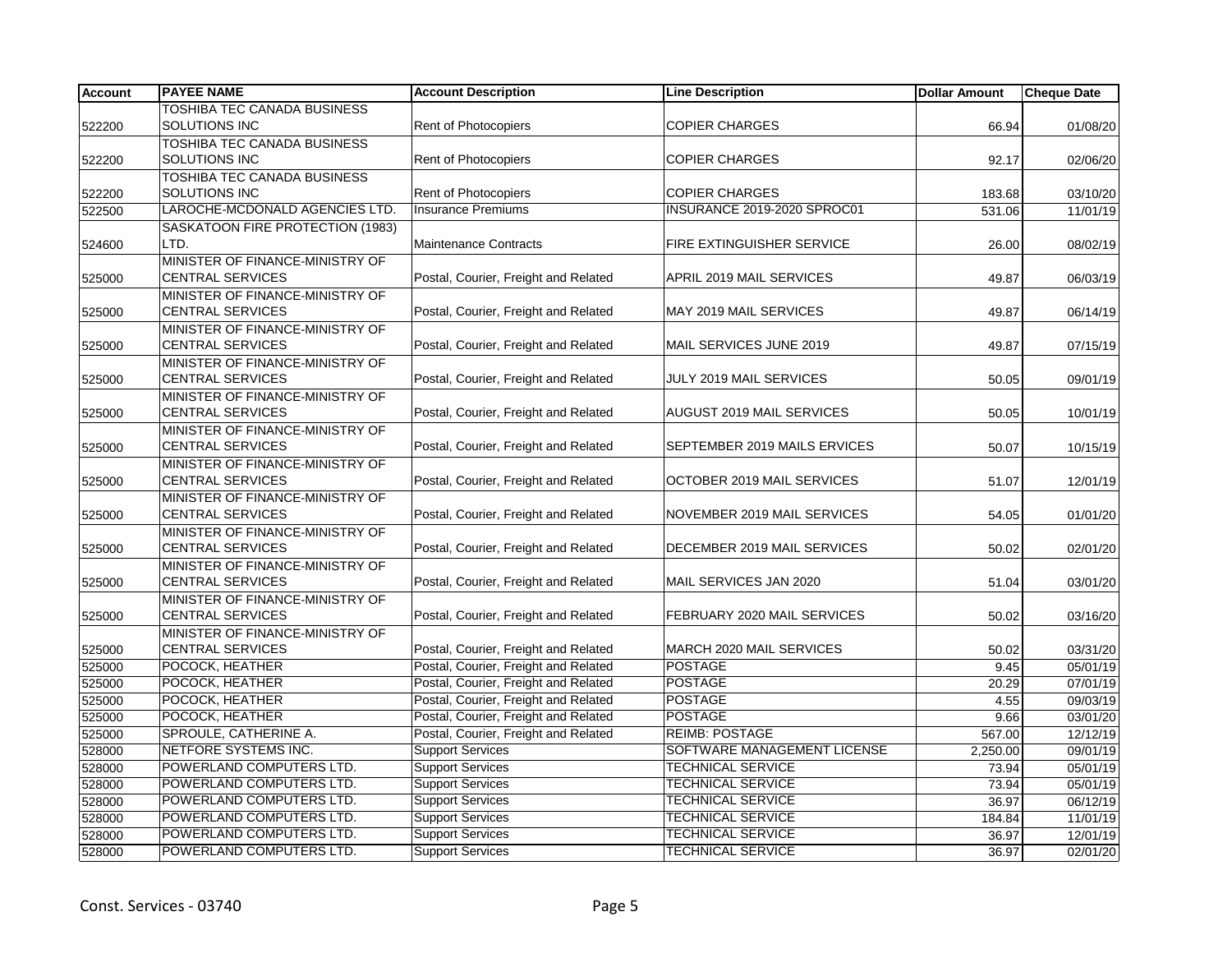| <b>Account</b> | <b>PAYEE NAME</b>                    | <b>Account Description</b>                | <b>Line Description</b>              | <b>Dollar Amount</b> | <b>Cheque Date</b> |
|----------------|--------------------------------------|-------------------------------------------|--------------------------------------|----------------------|--------------------|
| 528000         | POWERLAND COMPUTERS LTD.             | <b>Support Services</b>                   | <b>TECHNICAL SERVICE</b>             | 36.97                | 02/01/20           |
| 528000         | POWERLAND COMPUTERS LTD.             | <b>Support Services</b>                   | <b>TECHNICAL SERVICE</b>             | 36.97                | 02/01/20           |
| 528000         | POWERLAND COMPUTERS LTD.             | <b>Support Services</b>                   | <b>TECHNICAL SERVICE</b>             | 92.42                | 03/31/20           |
| 528100         | SPROULE, CATHERINE A.                | <b>Information Services Subscriptions</b> | REIMB: ONLINE SUBSCRIPTION           | 4.43                 | 07/01/19           |
|                | <b>GLOBAL TRANSPORTATION HUB</b>     |                                           |                                      |                      |                    |
| 529000         | <b>AUTHORITY</b>                     | <b>General Contractual Services</b>       | <b>INFORMATION SERVICES</b>          | 91.63                | 07/01/19           |
|                | <b>GLOBAL TRANSPORTATION HUB</b>     |                                           |                                      |                      |                    |
| 529000         | <b>AUTHORITY</b>                     | <b>General Contractual Services</b>       | ACCESS TO INFORMATION GTH 19G-01     | 91.62                | 10/01/19           |
|                | <b>GLOBAL TRANSPORTATION HUB</b>     |                                           |                                      |                      |                    |
| 529000         | <b>AUTHORITY</b>                     | <b>General Contractual Services</b>       | FOI DEPOSIT GTH 20601                | 99.38                | 02/01/20           |
| 529000         | <b>KEVIN SPROULE LAW OFFICE</b>      | <b>General Contractual Services</b>       | <b>CORPORATE SEARCH - NO GST</b>     | 20.38                | 05/01/19           |
| 529000         | MARRIOTT, DARCY                      | General Contractual Services              | MLA OFFICE JANITORIAL SERVICE        | 63.60                | 05/01/19           |
| 529000         | MARRIOTT, DARCY                      | <b>General Contractual Services</b>       | MLA OFFICE JANITORIAL SERVICE        | 63.60                | 05/09/19           |
| 529000         | MARRIOTT, DARCY                      | <b>General Contractual Services</b>       | MLA OFFICE JANITORIAL SERVICE        | 63.60                | 05/18/19           |
| 529000         | MARRIOTT, DARCY                      | <b>General Contractual Services</b>       | MLA OFFICE JANITORIAL SERVICE        | 63.60                | 06/01/19           |
| 529000         | MARRIOTT, DARCY                      | General Contractual Services              | MLA OFFICE JANITORIAL SERVICE        | 63.60                | 06/11/19           |
| 529000         | MARRIOTT, DARCY                      | <b>General Contractual Services</b>       | MLA OFFICE JANITORIAL SERVICE        | 63.60                | 07/01/19           |
| 529000         | MARRIOTT, DARCY                      | <b>General Contractual Services</b>       | <b>MLA OFFICE JANITORIAL SERVICE</b> | 63.60                | 07/04/19           |
| 529000         | <b>MARRIOTT, DARCY</b>               | <b>General Contractual Services</b>       | MLA OFFICE JANITORIAL SERVICE        | 63.60                | 07/19/19           |
| 529000         | MARRIOTT, DARCY                      | General Contractual Services              | MLA OFFICE JANITORIAL SERVICE        | 63.60                | 08/04/19           |
| 529000         | MARRIOTT, DARCY                      | <b>General Contractual Services</b>       | MLA OFFICE JANITORIAL SERVICE        | 63.60                | 08/15/19           |
| 529000         | <b>MARRIOTT, DARCY</b>               | <b>General Contractual Services</b>       | MLA OFFICE JANITORIAL SERVICE        | 63.60                | 09/01/19           |
| 529000         | MARRIOTT, DARCY                      | <b>General Contractual Services</b>       | MLA OFFICE JANITORIAL SERVICE        | 63.60                | 09/01/19           |
| 529000         | MARRIOTT, DARCY                      | <b>General Contractual Services</b>       | MLA OFFICE JANITORIAL SERVICE        | 63.60                | 09/01/19           |
| 529000         | <b>MARRIOTT, DARCY</b>               | <b>General Contractual Services</b>       | MLA OFFICE JANITORIAL SERVICE        | 63.60                | 09/10/19           |
| 529000         | MARRIOTT, DARCY                      | <b>General Contractual Services</b>       | MLA OFFICE JANITORIAL SERVICE        | 63.60                | 10/01/19           |
| 529000         | <b>MARRIOTT, DARCY</b>               | <b>General Contractual Services</b>       | MLA OFFICE JANITORIAL SERVICE        | 63.60                | 10/01/19           |
| 529000         | MARRIOTT, DARCY                      | <b>General Contractual Services</b>       | MLA OFFICE JANITORIAL SERVICE        | 63.60                | 10/10/19           |
| 529000         | <b>MARRIOTT, DARCY</b>               | <b>General Contractual Services</b>       | MLA OFFICE JANITORIAL SERVICE        | 63.60                | 10/23/19           |
| 529000         | <b>MARRIOTT, DARCY</b>               | <b>General Contractual Services</b>       | MLA OFFICE JANITORIAL SERVICE        | 63.60                | 11/03/19           |
| 529000         | MARRIOTT, DARCY                      | <b>General Contractual Services</b>       | MLA OFFICE JANITORIAL SERVICE        | 63.60                | 11/14/19           |
| 529000         | MARRIOTT, DARCY                      | <b>General Contractual Services</b>       | MLA OFFICE JANITORIAL SERVICE        | 63.60                | 12/01/19           |
| 529000         | <b>MARRIOTT, DARCY</b>               | <b>General Contractual Services</b>       | <b>MLA OFFICE JANITORIAL SERVICE</b> | 63.60                | 12/07/19           |
| 529000         | MARRIOTT, DARCY                      | <b>General Contractual Services</b>       | MLA OFFICE JANITORIAL SERVICE        | 63.60                | 01/01/20           |
| 529000         | MARRIOTT, DARCY                      | <b>General Contractual Services</b>       | MLA OFFICE JANITORIAL SERVICE        | 63.60                | 01/02/20           |
| 529000         | MARRIOTT, DARCY                      | <b>General Contractual Services</b>       | MLA OFFICE JANITORIAL SERVICE        | 63.60                | 01/12/20           |
| 529000         | MARRIOTT, DARCY                      | <b>General Contractual Services</b>       | MLA OFFICE JANITORIAL SERVICE        | 63.60                | 02/01/20           |
| 529000         | <b>MARRIOTT, DARCY</b>               | <b>General Contractual Services</b>       | MLA OFFICE JANITORIAL SERVICE        | 63.60                | 02/02/20           |
| 529000         | MARRIOTT, DARCY                      | <b>General Contractual Services</b>       | MLA OFFICE JANITORIAL SERVICE        | 63.60                | 02/10/20           |
| 529000         | MARRIOTT, DARCY                      | <b>General Contractual Services</b>       | MLA OFFICE JANITORIAL SERVICE        | 63.60                | 03/01/20           |
| 529000         | MARRIOTT, DARCY                      | <b>General Contractual Services</b>       | MLA OFFICE JANITORIAL SERVICE        | 63.60                | 03/11/20           |
| 529000         | MARRIOTT, DARCY                      | <b>General Contractual Services</b>       | MLA OFFICE JANITORIAL SERVICE        | 63.60                | 03/22/20           |
|                | MINISTER OF FINANCE-MINISTRY OF      |                                           | <b>ACCESS TO INFORMATION MLA</b>     |                      |                    |
| 529000         | <b>HIGHWAYS &amp; INFRASTRUCTURE</b> | <b>General Contractual Services</b>       | <b>SPROULE</b>                       | 225.00               | 03/01/20           |
| 529000         | ROBERT, TAMMY D                      | <b>General Contractual Services</b>       | RESEARCH APRIL 2 - MAY 8, 2019       | 2,500.00             | 05/08/19           |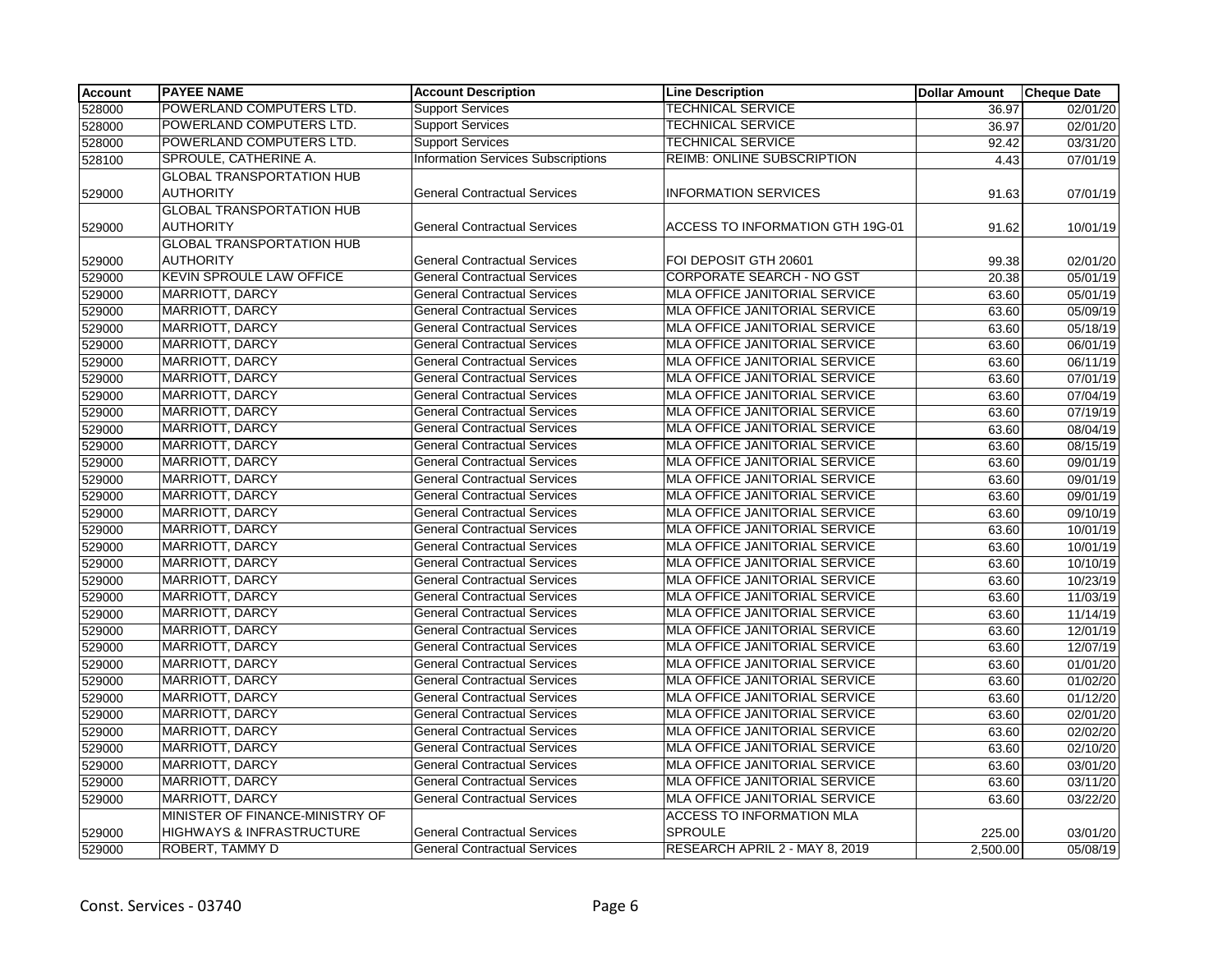| <b>Account</b> | <b>PAYEE NAME</b>                | <b>Account Description</b>              | <b>Line Description</b>               | <b>Dollar Amount</b> | <b>Cheque Date</b> |
|----------------|----------------------------------|-----------------------------------------|---------------------------------------|----------------------|--------------------|
| 529000         | <b>ROBERT, TAMMY D</b>           | <b>General Contractual Services</b>     | RESEARCH MAY 8 - JUNE 14, 2019        | 2.000.00             | 06/14/19           |
| 529000         | ROBERT, TAMMY D                  | <b>General Contractual Services</b>     | RESEARCH JUNE 14 - JULY 17, 2019      | 2,000.00             | 07/17/19           |
|                |                                  |                                         |                                       |                      |                    |
| 529000         | ROBERT, TAMMY D                  | <b>General Contractual Services</b>     | RESEARCH JULY 19 - AUGUST 20, 2019    | 2,000.00             | 08/20/19           |
|                |                                  |                                         | RESEARCH AUGUST 20 - SEPTEMBER        |                      |                    |
| 529000         | ROBERT, TAMMY D                  | <b>General Contractual Services</b>     | 19.2019                               | 2,500.00             | 09/19/19           |
|                |                                  |                                         | RESEARCH SEPTEMBER 19 - OCTOBER       |                      |                    |
| 529000         | ROBERT, TAMMY D                  | <b>General Contractual Services</b>     | 19, 2019                              | 2,500.00             | 10/16/19           |
|                |                                  |                                         | <b>RESEARCH OCTOBER 19 - NOVEMBER</b> |                      |                    |
| 529000         | ROBERT, TAMMY D                  | <b>General Contractual Services</b>     | 19, 2019                              | 2,000.00             | 11/19/19           |
|                |                                  |                                         | RESEARCH NOVEMBER 19 - DECEMBER       |                      |                    |
| 529000         | ROBERT, TAMMY D                  | <b>General Contractual Services</b>     | 19, 2019                              | 2,000.00             | 12/19/19           |
|                |                                  |                                         | RESEARCH DECEMBER 19 - JANUARY        |                      |                    |
| 529000         | ROBERT, TAMMY D                  | <b>General Contractual Services</b>     | 31, 2020                              | 2,000.00             | 02/01/20           |
| 529000         | ROBERT, TAMMY D                  | <b>General Contractual Services</b>     | <b>RESEARCH SERVICES</b>              | 2,000.00             | 03/01/20           |
|                |                                  |                                         | RESEARCH FEBRUARY 29 - MARCH 19,      |                      |                    |
| 529000         | ROBERT, TAMMY D                  | <b>General Contractual Services</b>     | 2020                                  | 2,000.00             | 03/16/20           |
| 529000         | SPROULE, CATHERINE A.            | <b>General Contractual Services</b>     | <b>REIMB: RESEARCH SERVICES</b>       | 20.00                | 06/21/19           |
| 529000         | SPROULE, CATHERINE A.            | <b>General Contractual Services</b>     | <b>REIMB: RESEARCH SERVICES</b>       | 100.00               | 07/09/19           |
| 529000         | SPROULE, CATHERINE A.            | <b>General Contractual Services</b>     | <b>REIMB: RESEARCH SERVICES</b>       | 150.00               | 08/01/19           |
| 529000         | SPROULE, CATHERINE A.            | <b>General Contractual Services</b>     | <b>REIMB: RESEARCH SERVICES</b>       | 112.00               | 10/01/19           |
| 529000         | SPROULE, CATHERINE A.            | <b>General Contractual Services</b>     | <b>REIMB: RESEARCH SERVICES</b>       | 160.00               | 11/07/19           |
| 529000         | SPROULE, CATHERINE A.            | <b>General Contractual Services</b>     | <b>REIMB: RESEARCH SERVICES</b>       | 230.00               | 12/01/19           |
| 529000         | SPROULE, CATHERINE A.            | <b>General Contractual Services</b>     | <b>REIMB: RESEARCH SERVICES</b>       | 230.00               | 01/20/20           |
| 529000         | SPROULE, CATHERINE A.            | <b>General Contractual Services</b>     | <b>REIMB: RESEARCH SERVICES</b>       | 116.00               | 03/01/20           |
| 529000         | SPROULE, CATHERINE A.            | <b>General Contractual Services</b>     | <b>REIMB: RESEARCH SERVICES</b>       | 300.00               | 03/06/20           |
| 530000         | <b>BELL MEDIA INC.</b>           | <b>Communications Development Costs</b> | ADVERTISING PRODUCTION                | 25.00                | 01/01/20           |
|                | ABORIGINAL CONSULTING SERVICES   |                                         |                                       |                      |                    |
| 530500         | (ACS)                            | Media Placement                         | <b>ADVERTISING</b>                    | 35.38                | 07/01/19           |
|                | <b>ACS ABORIGINAL CONSULTING</b> |                                         |                                       |                      |                    |
| 530500         | <b>SERVICES</b>                  | Media Placement                         | <b>ADVERTISING</b>                    | 153.85               | 12/19/19           |
| 530500         | <b>BELL MEDIA INC.</b>           | Media Placement                         | <b>ADVERTISING</b>                    | 149.99               | 01/01/20           |
| 530500         | BELL MEDIA INC.                  | Media Placement                         | <b>ADVERTISING</b>                    | 352.00               | 01/01/20           |
| 530500         | BELL MEDIA INC.                  | Media Placement                         | <b>ADVERTISING</b>                    | 50.00                | 02/01/20           |
| 530500         | BELL MEDIA INC.                  | Media Placement                         | <b>ADVERTISING</b>                    | 148.00               | 02/01/20           |
| 530500         | <b>CREATIVE OUTDOOR</b>          | Media Placement                         | <b>ADVERTISING</b>                    | 1,488.00             | 07/01/19           |
| 530500         | <b>JACK MILLIKIN CENTRE</b>      | Media Placement                         | <b>ADVERTISING</b>                    | 250.00               | 09/01/19           |
| 530500         | <b>MADD MESSAGE</b>              | Media Placement                         | <b>ADVERTISING</b>                    | 50.00                | 11/01/19           |
| 530500         | MISTER PRINT PRODUCTIONS LTD.    | Media Placement                         | <b>ADVERTISING</b>                    | 15.90                | 08/01/19           |
| 530500         | <b>NOW COMMUNICATIONS</b>        | Media Placement                         | <b>ADVERTISING</b>                    | 11,000.00            | 03/31/20           |
| 530500         | PLANET S MAGAZINE                | Media Placement                         | <b>ADVERTISING</b>                    | 110.00               | 03/01/20           |
| 530500         | POSTMEDIA NETWORK INC.           | Media Placement                         | <b>ADVERTISING</b>                    | 80.54                | 08/01/19           |
| 530500         | POSTMEDIA NETWORK INC.           | Media Placement                         | <b>ADVERTISING</b>                    | 12.50                | 02/01/20           |
|                | ROYAL CANADIAN LEGION            |                                         |                                       |                      |                    |
| 530500         | SASKATCHEWAN COMMAND             | Media Placement                         | <b>ADVERTISING</b>                    | 45.79                | 03/01/20           |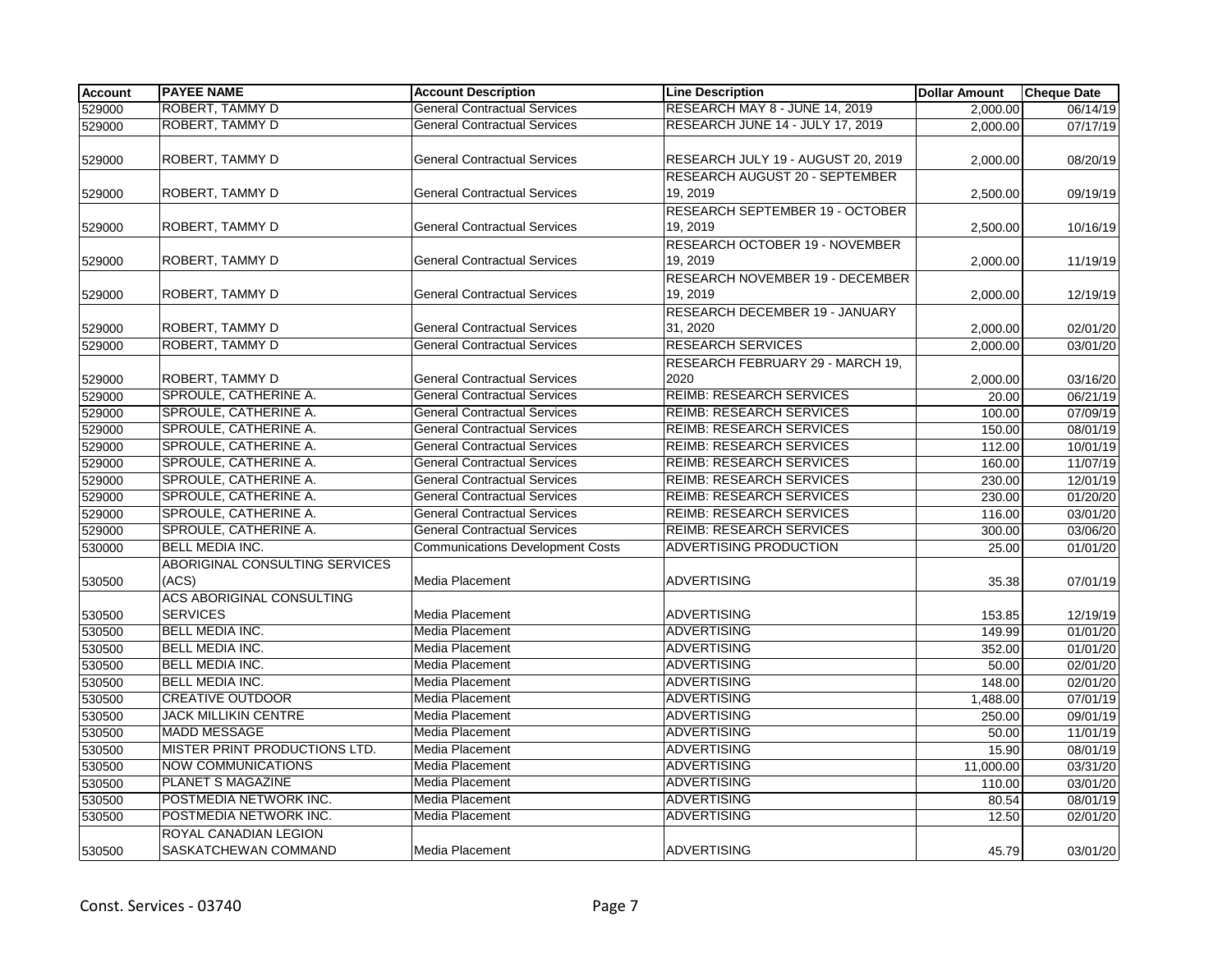| <b>Account</b> | <b>PAYEE NAME</b>                              | <b>Account Description</b>           | <b>Line Description</b>             | <b>Dollar Amount</b> | <b>Cheque Date</b> |
|----------------|------------------------------------------------|--------------------------------------|-------------------------------------|----------------------|--------------------|
|                | <b>SASK MUSIC EDUCATORS</b>                    |                                      |                                     |                      |                    |
| 530500         | <b>ASSOCIATION</b>                             | Media Placement                      | ADVERTISING SCC PROGRAMMES          | 43.00                | 11/07/19           |
| 530500         | <b>SASKATOON DESIGNETC</b>                     | Media Placement                      | ADVERTISING - NO GST                | 59.00                | 07/01/19           |
| 530500         | <b>SASKATOON DESIGNETC</b>                     | Media Placement                      | <b>ADVERTISING</b>                  | 99.00                | 12/17/19           |
| 530500         | SASKATOON DESIGNETC                            | Media Placement                      | <b>ADVERTISING</b>                  | 99.00                | 03/01/20           |
|                |                                                |                                      |                                     |                      |                    |
| 530500         | SASKATOON DIVERSITY NETWORK INC.               | Media Placement                      | <b>ADVERTISING</b>                  | 150.00               | 06/03/19           |
| 530500         | SASKATOON EXPRESS NEWSPAPER                    | Media Placement                      | <b>ADVERTISING</b>                  | 53.00                | 05/01/19           |
| 530500         | <b>SASKATOON SUMMER PLAYERS</b>                | Media Placement                      | <b>ADVERTISING NO GST</b>           | 50.00                | 07/05/19           |
|                |                                                |                                      |                                     |                      |                    |
| 530500         | SUDDENLY SASKATCHEWAN MAGAZINE Media Placement |                                      | <b>ADVERTISING</b>                  | 30.00                | 05/01/19           |
| 530900         | MISTER PRINT PRODUCTIONS LTD.                  | <b>Promotional Items</b>             | <b>ENVELOPES</b>                    | 164.30               | 01/01/20           |
| 530900         | MISTER PRINT PRODUCTIONS LTD.                  | Promotional Items                    | <b>HOLIDAY CARD</b>                 | 445.20               | 01/01/20           |
| 530900         | POCOCK, HEATHER                                | Promotional Items                    | <b>POINSETTIAS</b>                  | 44.38                | 12/16/19           |
| 530900         | POCOCK, HEATHER                                | <b>Promotional Items</b>             | PROVINCIAL PINS                     | 153.18               | 02/01/20           |
| 530900         | POCOCK, HEATHER                                | <b>Promotional Items</b>             | <b>SYMPATHY CARD</b>                | 7.20                 | 02/18/20           |
| 530900         | SPROULE, CATHERINE A.                          | <b>Promotional Items</b>             | <b>REIMB: PROVINCIAL PINS</b>       | 146.28               | 07/09/19           |
| 555000         | <b>GAUTHIER, MARIELLE</b>                      | <b>Other Material and Supplies</b>   | <b>OFFICE SUPPLIES</b>              | 20.30                | 05/01/19           |
| 555000         | MACGILLIVRAY, TROY A                           | <b>Other Material and Supplies</b>   | <b>OFFICE SUPPLIES</b>              | 35.09                | 10/01/19           |
| 555000         | POCOCK, HEATHER                                | Other Material and Supplies          | <b>OFFICE SUPPLIES</b>              | 16.29                | 06/12/19           |
| 555000         | POCOCK, HEATHER                                | Other Material and Supplies          | <b>OFFICE SUPPLIES</b>              | 9.98                 | 06/16/19           |
| 555000         | POCOCK, HEATHER                                | <b>Other Material and Supplies</b>   | <b>OFFICE SUPPLIES</b>              | 11.09                | 09/03/19           |
| 555000         | POCOCK, HEATHER                                | <b>Other Material and Supplies</b>   | <b>OFFICE SUPPLIES</b>              | 8.31                 | 03/01/20           |
| 555000         | <b>STAPLES BUSINESS DEPOT</b>                  | Other Material and Supplies          | OFFICE SUPPLIES - NO GST            | 106.22               | 09/12/19           |
| 555000         | <b>STAPLES BUSINESS DEPOT</b>                  | Other Material and Supplies          | <b>OFFICE SUPPLIES</b>              | 58.23                | 11/01/19           |
| 555000         | <b>STAPLES BUSINESS DEPOT</b>                  | Other Material and Supplies          | 93330 OFFICE SUPPLIES               | 30.72                | 01/01/20           |
| 555000         | <b>STAPLES BUSINESS DEPOT</b>                  | Other Material and Supplies          | OFFICE SUPPLIES                     | 70.90                | 02/01/20           |
| 555000         | <b>SUPREME BASICS</b>                          | <b>Other Material and Supplies</b>   | <b>OFFICE SUPPLIES</b>              | 74.19                | 12/01/19           |
| 555000         | <b>SUPREME BASICS</b>                          | <b>Other Material and Supplies</b>   | <b>OFFICE SUPPLIES</b>              | 90.08                | 12/01/19           |
| 555000         | <b>SUPREME BASICS</b>                          | Other Material and Supplies          | OFFICE SUPPLY RETURN                | $-137.78$            | 12/01/19           |
| 555000         | <b>SUPREME BASICS</b>                          | Other Material and Supplies          | <b>OFFICE SUPPLIES</b>              | 52.99                | 12/06/19           |
| 555000         | <b>SUPREME BASICS</b>                          | Other Material and Supplies          | <b>OFFICE SUPPLIES</b>              | 54.03                | 01/07/20           |
| 555000         | <b>SUPREME BASICS</b>                          | <b>Other Material and Supplies</b>   | <b>OFFICE SUPPLIES</b>              | 52.98                | 02/03/20           |
| 564600         | SPROULE, CATHERINE A.                          | Computer Software - Exp              | <b>REIMB: ICLOUD STORAGE</b>        | 4.43                 | 04/29/19           |
| 564600         | SPROULE, CATHERINE A.                          | Computer Software - Exp              | REIMB: ICLOUD STORAGE               | 4.43                 | 06/21/19           |
| 564600         | SPROULE, CATHERINE A.                          | Computer Software - Exp              | <b>REIMB: ICLOUD STORAGE</b>        | 4.43                 | 08/01/19           |
| 564600         | SPROULE, CATHERINE A.                          | Computer Software - Exp              | REIMB: ICLOUD STORAGE               | 4.43                 | 09/01/19           |
| 564600         | SPROULE, CATHERINE A.                          | Computer Software - Exp              | <b>REIMB: SOFTWARE</b>              | 235.27               | 10/01/19           |
| 564600         | SPROULE, CATHERINE A.                          | Computer Software - Exp              | <b>REIMB: SOFTWARE</b>              | 40.90                | 10/03/19           |
| 564600         | SPROULE, CATHERINE A.                          | Computer Software - Exp              | <b>REIMB: SOFTWARE</b>              | 40.90                | 11/01/19           |
| 564600         | SPROULE, CATHERINE A.                          | Computer Software - Exp              | <b>REIMB: ICLOUD STORAGE</b>        | 8.86                 | 11/07/19           |
| 564600         | SPROULE, CATHERINE A.                          | Computer Software - Exp              | <b>REIMB: ICLOUD STORAGE</b>        | 4.43                 | 02/18/20           |
| 564600         | SPROULE, CATHERINE A.                          | Computer Software - Exp              | <b>REIMB: SOFTWARE SUBSCRIPTION</b> | 154.29               | 02/18/20           |
| 564600         | SPROULE, CATHERINE A.                          | Computer Software - Exp              | <b>REIMB: ICLOUD STORAGE</b>        | 4.43                 | 03/28/20           |
| 565200         | <b>WIRELESS AGE</b>                            | Office Furniture and Equipment - Exp | <b>APPLE IPHONE</b>                 | 174.89               | 03/04/20           |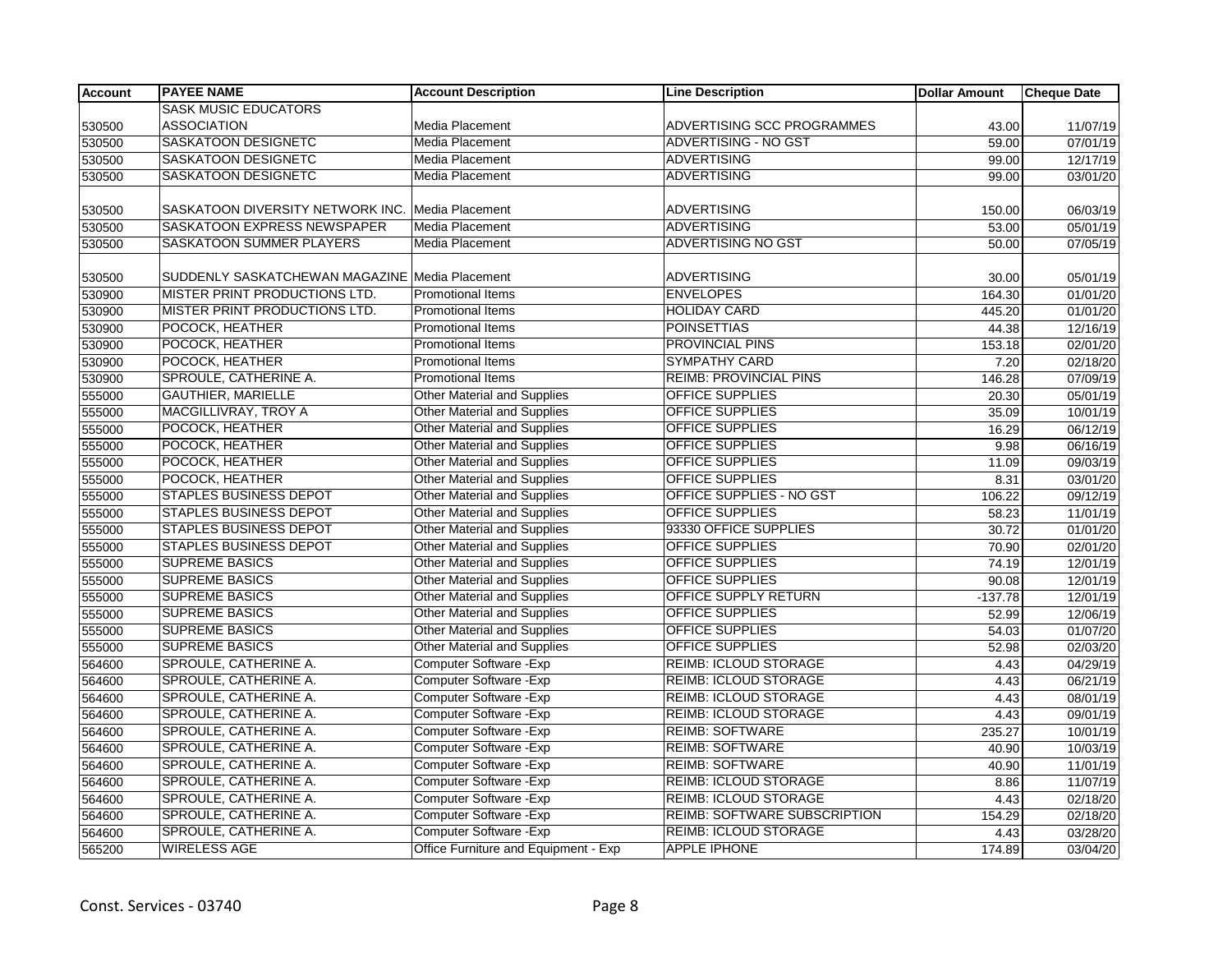## **LEGISLATIVE ASSEMBLY OF SASKATCHEWAN MEMBERS' ACCOUNTABILITY AND DISCLOSURE REPORT For the fiscal year ending March 31, 2020**

#### **DIRECTIVE #6 - CONSTITUENCY ASSISTANT EXPENSES**

**2019-2020 TOTAL: \$57,613.42**

| <b>Account</b> | <b>Payee Name</b>           | <b>Account Description</b>    | <b>Dollar Amount</b> | <b>Cheque Date</b> |
|----------------|-----------------------------|-------------------------------|----------------------|--------------------|
|                |                             |                               |                      |                    |
| 513000         | <b>MACGILLIVRAY, TROY A</b> | <b>Out-of-Scope Permanent</b> | 1,106.71             | 09/18/19           |
| 513000         | MACGILLIVRAY, TROY A        | Out-of-Scope Permanent        | 0.00                 | 09/19/19           |
| 513000         | MACGILLIVRAY, TROY A        | Out-of-Scope Permanent        | 2,213.42             | 10/02/19           |
| 513000         | MACGILLIVRAY, TROY A        | Out-of-Scope Permanent        | 885.37               | 10/16/19           |
| 513000         | MACGILLIVRAY, TROY A        | Out-of-Scope Permanent        | 664.03               | 11/01/19           |
| 513000         | MACGILLIVRAY, TROY A        | Out-of-Scope Permanent        | 885.37               | 11/13/19           |
| 513000         | <b>MACGILLIVRAY, TROY A</b> | Out-of-Scope Permanent        | 1,992.08             | 11/27/19           |
| 513000         | MACGILLIVRAY, TROY A        | Out-of-Scope Permanent        | 2,213.42             | 12/11/19           |
| 513000         | MACGILLIVRAY, TROY A        | Out-of-Scope Permanent        | 664.03               | 12/24/19           |
| 513000         | MACGILLIVRAY, TROY A        | Out-of-Scope Permanent        | 885.37               | 01/08/20           |
| 513000         | <b>MACGILLIVRAY, TROY A</b> | Out-of-Scope Permanent        | 2,213.42             | 01/23/20           |
| 513000         | <b>MACGILLIVRAY, TROY A</b> | Out-of-Scope Permanent        | 664.03               | 02/05/20           |
| 513000         | MACGILLIVRAY, TROY A        | Out-of-Scope Permanent        | 1,708.56             | 02/19/20           |
| 513000         | <b>NICKLAS, JAIME E</b>     | Out-of-Scope Permanent        | 0.00                 | 04/03/19           |
| 513000         | POCOCK, HEATHER             | Out-of-Scope Permanent        | 2,010.53             | 04/16/19           |
| 513000         | POCOCK, HEATHER             | Out-of-Scope Permanent        | 2,062.79             | 05/01/19           |
| 513000         | POCOCK, HEATHER             | Out-of-Scope Permanent        | 221.34               | 05/15/19           |
| 513000         | POCOCK, HEATHER             | Out-of-Scope Permanent        | 2,213.42             | 05/29/19           |
| 513000         | POCOCK, HEATHER             | Out-of-Scope Permanent        | 1,380.32             | 06/12/19           |
| 513000         | POCOCK, HEATHER             | Out-of-Scope Permanent        | 1,884.48             | 06/26/19           |
| 513000         | POCOCK, HEATHER             | Out-of-Scope Permanent        | 1,281.94             | 07/10/19           |
| 513000         | POCOCK, HEATHER             | Out-of-Scope Permanent        | 664.03               | 07/24/19           |
| 513000         | POCOCK, HEATHER             | Out-of-Scope Permanent        | 1,549.40             | 08/07/19           |
| 513000         | POCOCK, HEATHER             | Out-of-Scope Permanent        | 2,198.05             | 08/21/19           |
| 513000         | POCOCK, HEATHER             | Out-of-Scope Permanent        | 1,008.34             | 09/04/19           |
| 513000         | POCOCK, HEATHER             | Out-of-Scope Permanent        | 1,075.97             | 09/18/19           |
| 513000         | POCOCK, HEATHER             | Out-of-Scope Permanent        | 608.39               | 10/02/19           |
| 513000         | POCOCK, HEATHER             | Out-of-Scope Permanent        | 181.33               | 02/19/20           |
| 514000         | ANDERSON, APRIL F           | Casual/Term                   | 303.28               | 06/26/19           |
| 514000         | ANDERSON, APRIL F           | Casual/Term                   | 151.64               | 07/24/19           |
| 514000         | ANDERSON, APRIL F           | Casual/Term                   | 0.00                 | 10/02/19           |
| 514000         | ANDERSON, APRIL F           | Casual/Term                   | 4.55                 | 02/19/20           |
| 514000         | <b>GAUTHIER, MARIELLE</b>   | Casual/Term                   | 0.00                 | 04/03/19           |
| 514000         | <b>GAUTHIER, MARIELLE</b>   | Casual/Term                   | 363.03               | 04/16/19           |
| 514000         | <b>GAUTHIER, MARIELLE</b>   | Casual/Term                   | 1,316.29             | 05/15/19           |
| 514000         | <b>GAUTHIER, MARIELLE</b>   | Casual/Term                   | 188.04               | 06/12/19           |
| 514000         | <b>GAUTHIER, MARIELLE</b>   | Casual/Term                   | 1,237.67             | 07/10/19           |
| 514000         | <b>GAUTHIER, MARIELLE</b>   | Casual/Term                   | 188.04               | 07/24/19           |